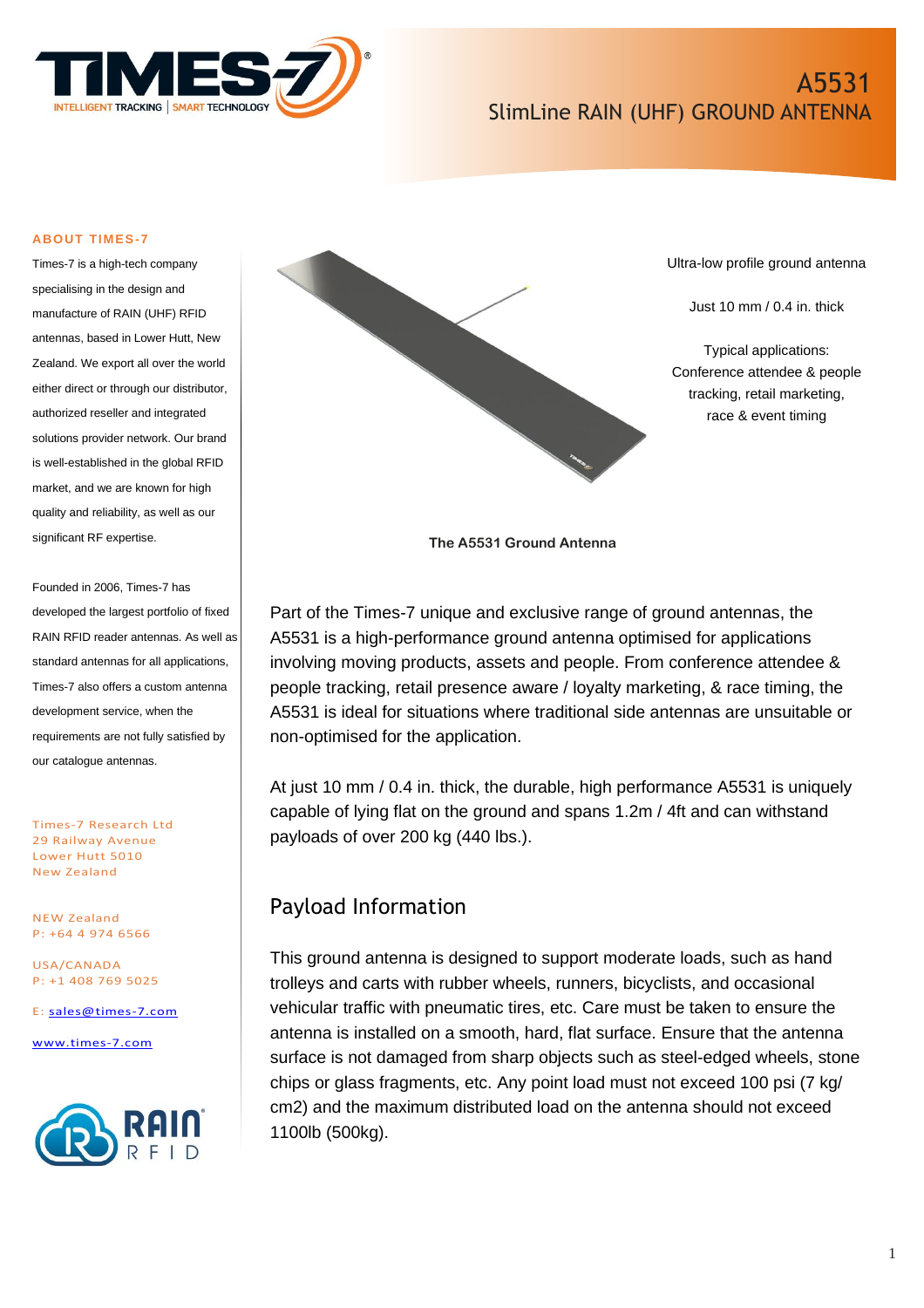

Specifications

#### *Physical / Environmental Specifications*

| Specifications                           | A5531C                                           | A5531L                         |        |  |
|------------------------------------------|--------------------------------------------------|--------------------------------|--------|--|
|                                          |                                                  | A5531V                         | A5531H |  |
| <b>Dimensions</b>                        | 1200 mm x 195 mm x 10 mm                         |                                |        |  |
| Length $(x)$ x Width $(y)$ x Depth $(z)$ | 47.24" x 7.67" x 0.39"                           |                                |        |  |
| Boxed unit dimensions:                   | 1380 mm x 330 mm x 40 mm                         |                                |        |  |
| $(L \times W \times D)$                  | 51.18" x 13" x 1.57"                             |                                |        |  |
| Weight:                                  | Net: 2.7 kg / 5.9 lbs. Gross: 3.8 Kg / 8.37 lbs. |                                |        |  |
| Radome Material:                         | Fire retardant ABS                               |                                |        |  |
| <b>Environmental Rating:</b>             | IP <sub>53</sub>                                 |                                |        |  |
| Operating / Storage Temperature:         |                                                  | 0° to +50°C / -30° to +60°C    |        |  |
|                                          |                                                  | 32° to +122°F / -22° to +140°F |        |  |
| Connector type / position:               | SMA female side fly lead                         |                                |        |  |
|                                          |                                                  |                                |        |  |
| Cable type / length                      | 195 / 298mm / 11.7"                              |                                |        |  |

#### *Electrical Specifications*

| <b>Specifications</b>       | A5531C                               | A5531L                 |                          |
|-----------------------------|--------------------------------------|------------------------|--------------------------|
|                             |                                      | A5531V                 | A5531H                   |
| Frequency Range:            | 864-868 MHz / 902-928 MHz            |                        |                          |
| Polarization:               | RHCP (Right Hand Circular Polarised) | <b>Vertical Linear</b> | <b>Horizontal Linear</b> |
| Far-field Gain:             | 9.5 dBiC typical                     | 10 dBi typical         | 10 dBi typical           |
| Far-field 3 dB beamwidth: * | 13° in XZ, 85° in YZ                 | 25° in XZ, 70° in YZ   | 13° in YZ, 85° in XZ     |
| VSWR:                       | 2.0 typical                          | 2.0 typical            | 2.5 typical              |
| Front to back ratio:        | $-18$ dB                             | $-20dB$                | -18 dB                   |
| Nominal Impedance:          | 50 $\Omega$                          |                        |                          |
| Anti-static protection:     | Yes, DC grounded                     |                        |                          |
| Antenna Detection           | 10 k $\Omega$ resistance             |                        |                          |
| Maximum Input Power:        | 3 W                                  |                        |                          |

\*View the A5531 Azimuth Planes [here](#page-5-0)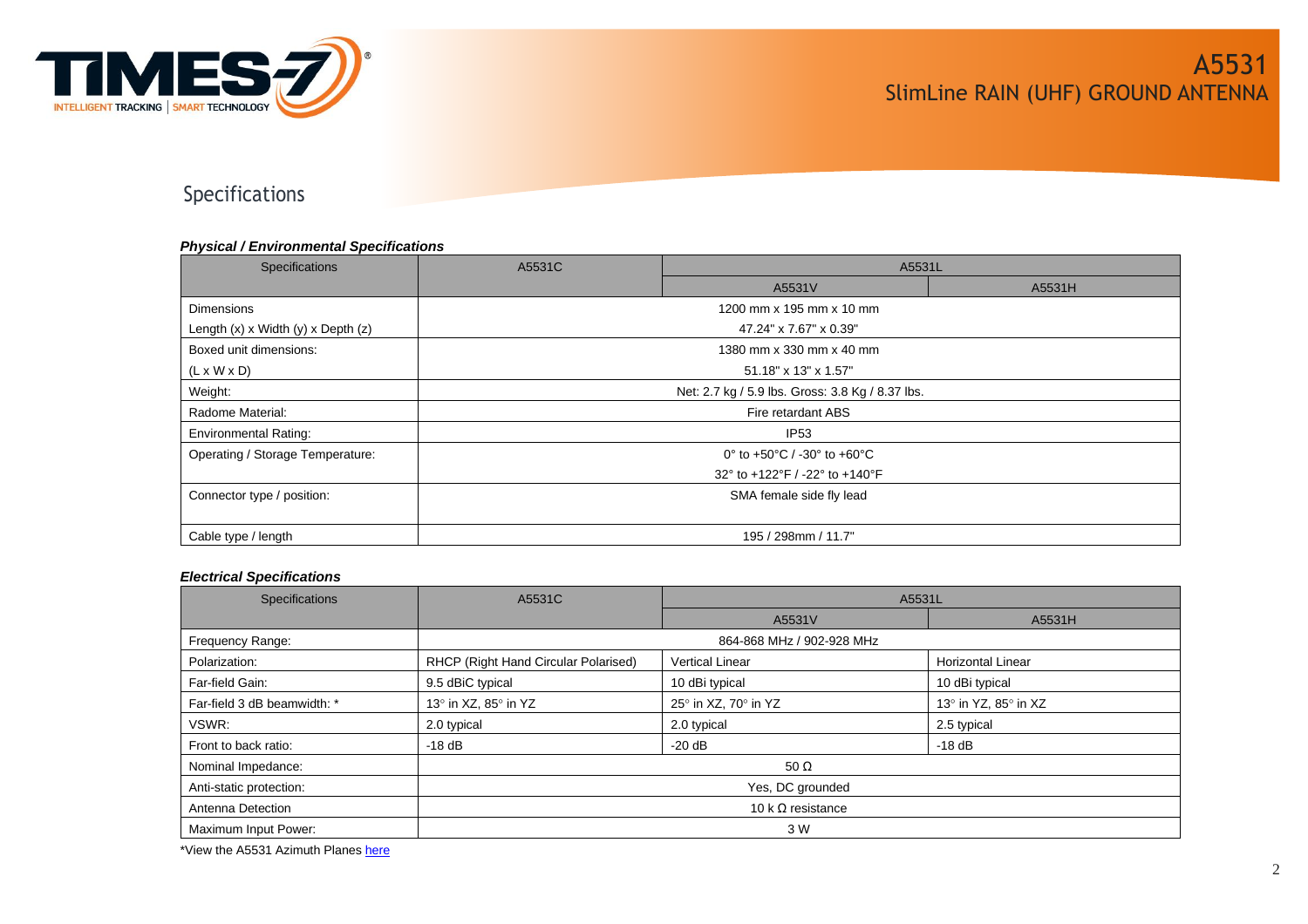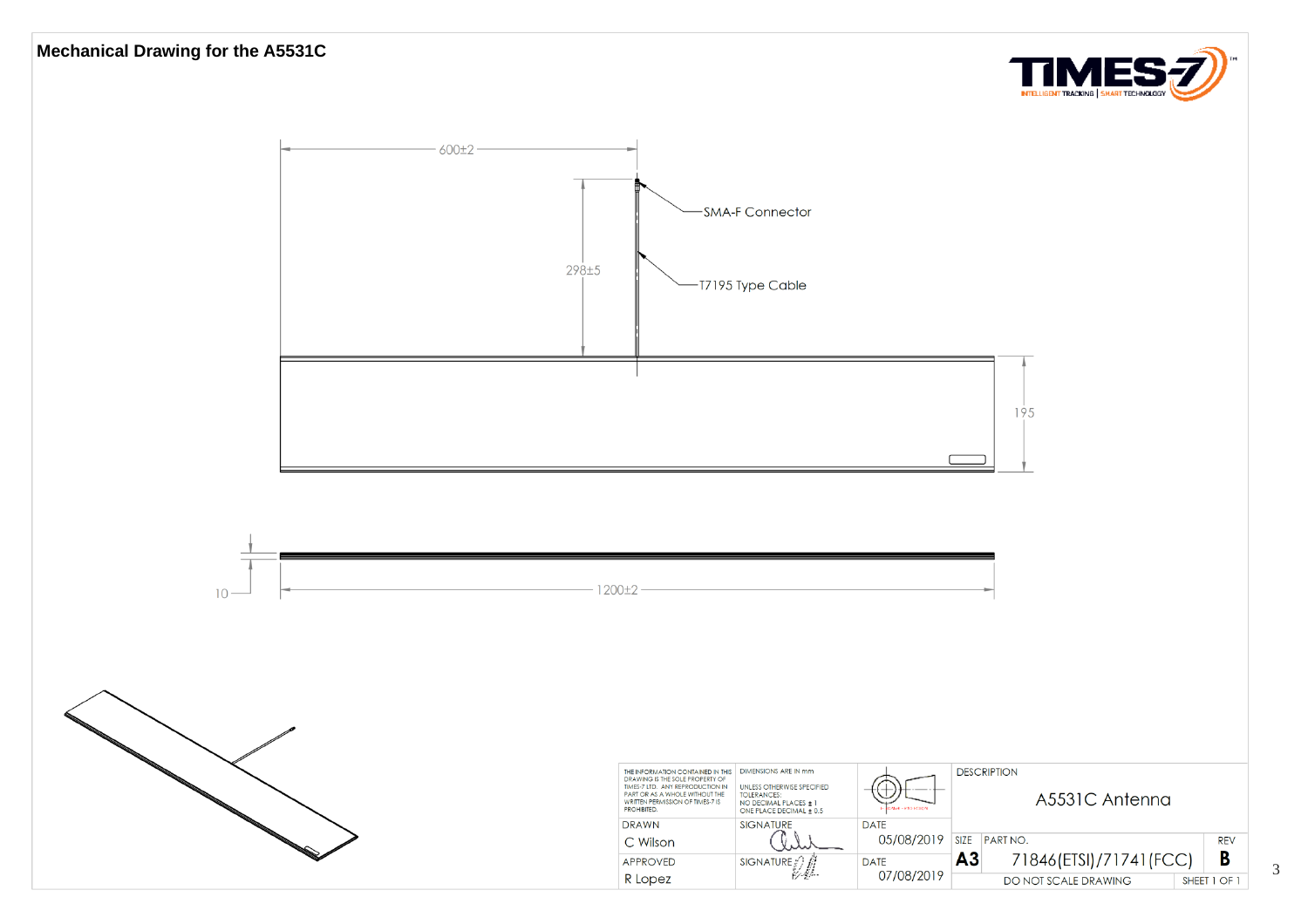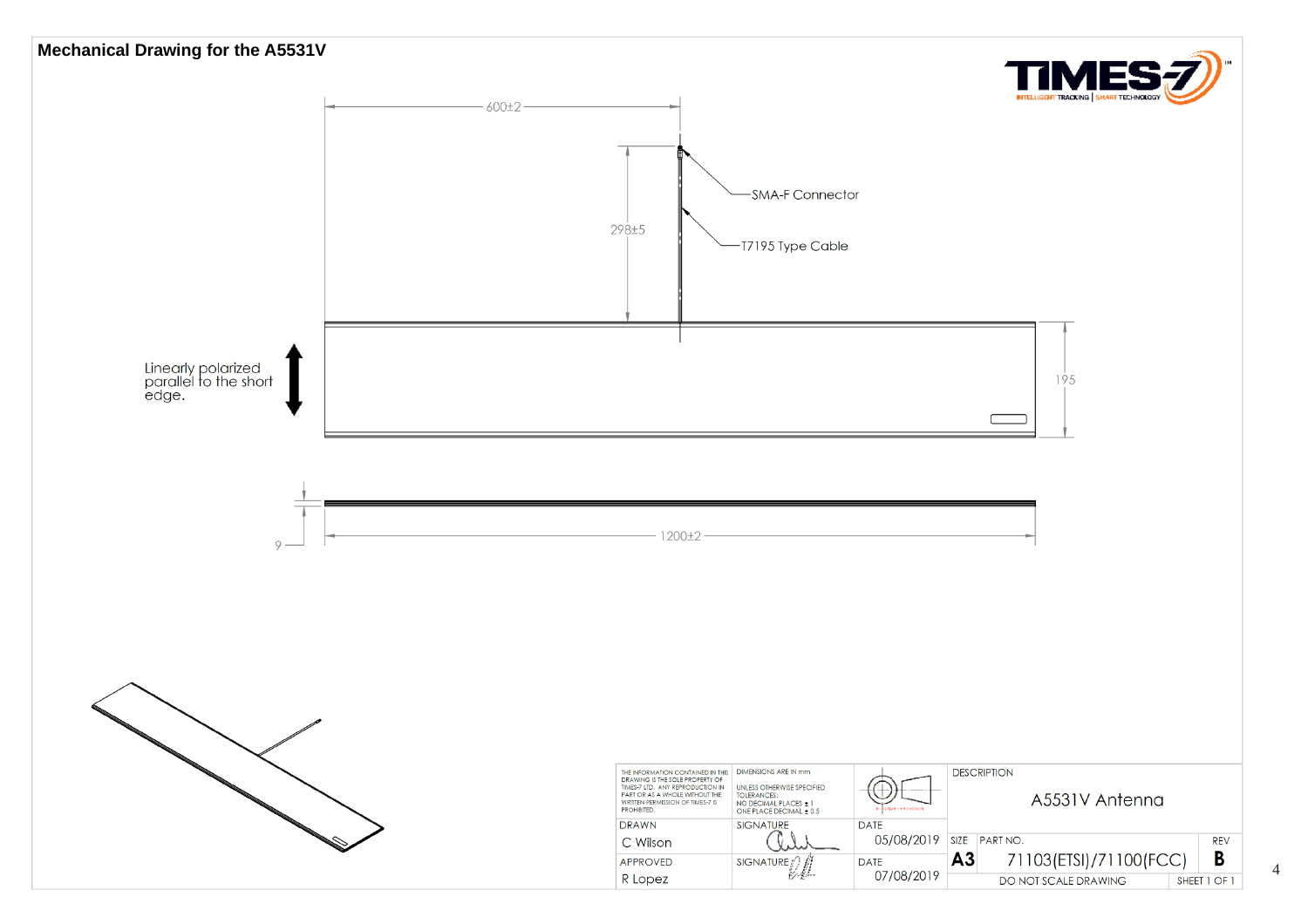

### **Electric Field Radiation Pattern**

**A5531C**









**A5531H**

**A5531V**





YZ-plane XZ-plane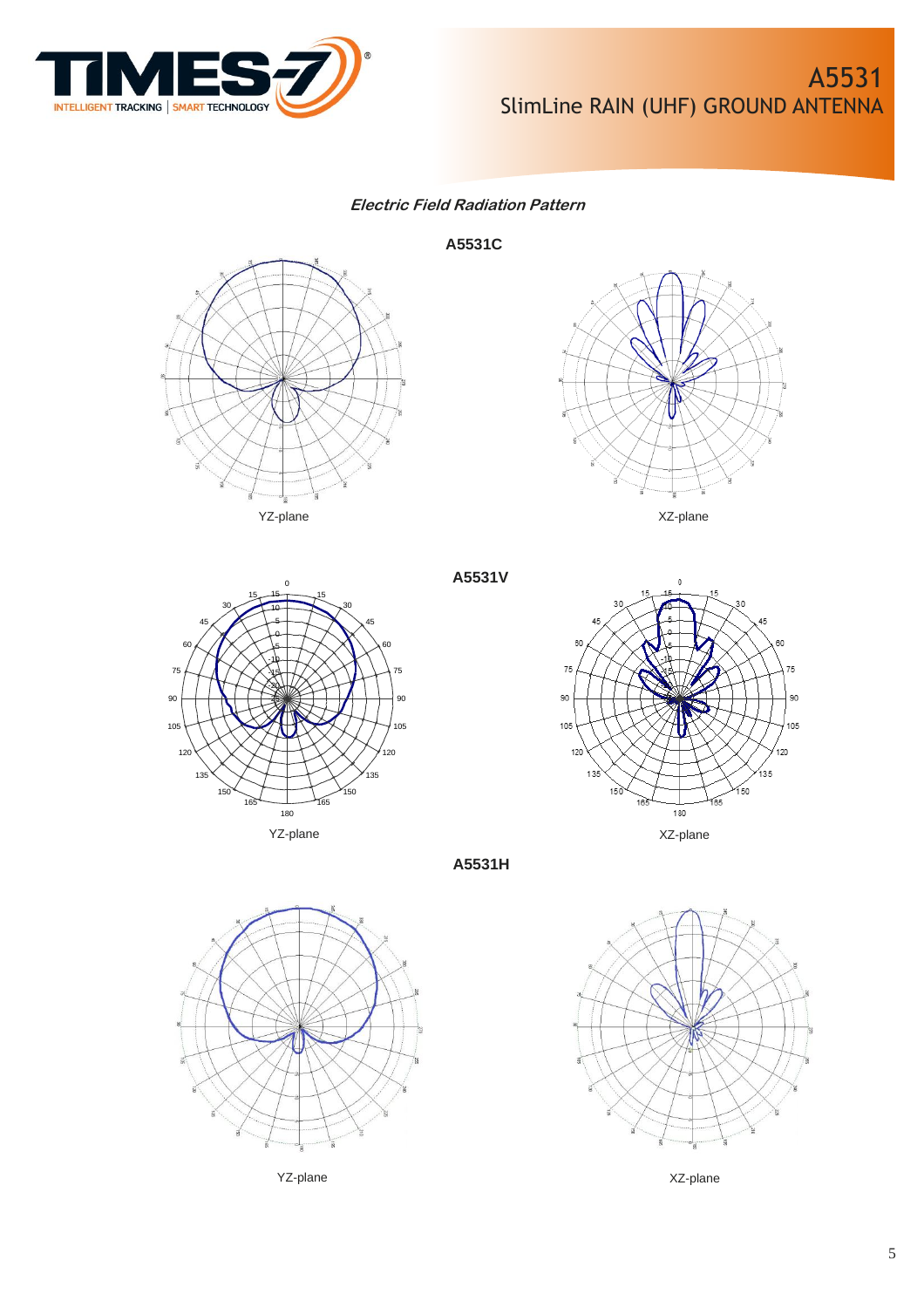<span id="page-5-0"></span>

# Azimuth Planes



# Ordering Information

### *Ordering Information (please quote product code, band / cable type & part no.)*

| *Antennas Product Code | <b>Band</b>      | Part No.   |
|------------------------|------------------|------------|
| A5531C                 | ETSI 865-868 MHz | 71846      |
|                        | FCC 902-928 MHz  | 71741      |
| A5531V                 | ETSI 865-868 MHz | 71103      |
|                        | FCC 902-928 MHz  | 71100      |
| A5531H                 | ETSI 865-868 MHz | On request |
|                        | FCC 902-928 MHz  | On request |

\*Built in New Zealand. RoHS & CE compliant.

| <b>Cable Accessories Product Code</b> | Cable Type         | Part No.              |
|---------------------------------------|--------------------|-----------------------|
| Cable 2 m, SMA to RPTNC               | T7 195 / 240 / 400 | 71436 / 71782 / 72042 |
| Cable 4 m, SMA to RPTNC               | T7 240 / 400       | 71784 / 72043         |
| Cable 6 m, SMA to RPTNC               | T7 240 / 400       | 71904 / 72044         |
| Cable 8 m, SMA to RPTNC               | T7 240 / 400       | 71788 / 72045         |

View the Times-7 Cable Accessory datasheet [here](https://www.times-7.com/Cable%20Datasheet_v1.1_A4.pdf)